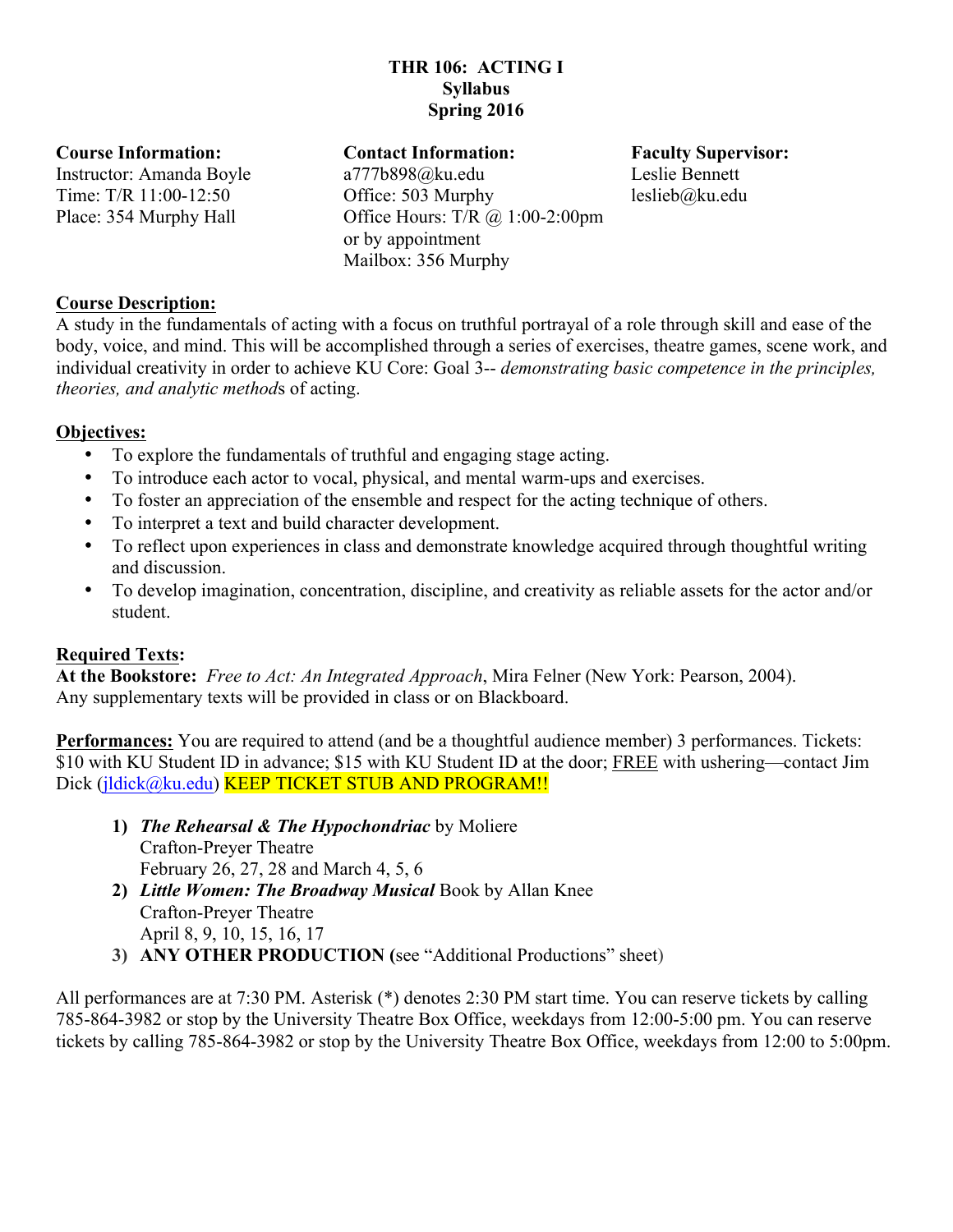# **Course Requirements:**

### **Attire:**

We will be moving everyday. You are **required** to wear clothing that you can move in. Clothing should be comfortable, but not overly baggy or revealing. For example: t-shirts, basketball shorts, workout leggings, etc. This may require you to carry other clothes with you to change in and/or out of before or after class. Long hair should be pulled away from the face and any dangling jewelry should be removed. I suggest wearing layers as the room temperature can vary, bringing a bottle of water with a secure lid, and paper and pencil to every class as well as necessary materials for classwork. **No food or gum allowed.** Our class is right at lunchtime so plan ahead and eat before or after class. **Those not dressed appropriately for class will not be allowed to participate in class and it will count as an absence.**

### **Ensemble Expectations***:*

As a general note an acting class requires participation, respect, and a willingness to try new exercises. It is essential that everyone respect the space and each other. As we will assess performances it is of the utmost importance that critiques are done with generosity and support. If a student is being disrespectful or disruptive they will be asked to leave with the possibility of it counting as an absence. Chatting, sleeping, texting, and eating are not allowed in class. As fellow members of the ensemble I expect everyone to watch each other perform with active listening and generous encouragement.

### **Communication:**

If you have any concerns or questions about the class or assignments, feel free to email me. I will do my best to respond to your emails in a timely fashion. Grades will not be discussed via email. Course emails will only be sent to your KU email address. It is your responsibility to check your KU email **DAILY**. If I need to clarify an assignment or cancel a class, etc., this will take place via KU email.

#### **Attendance:**

This course depends on your presence – as a contributor, participant, audience member, etc. You are allowed 3 absences. After 3 absences your grade will drop 10% and will continue to drop every absence beyond that. For example, if you miss 4 classes the highest potential final grade would be a B; if you miss 5 classes the highest potential final grade would be a C. Absences will *also* affect your participation grade negatively. Missing more than 15 minutes of class—due to late arrival, leaving in the middle of class, exiting early—will count as an absence. Frequent tardiness (3+ times) will be counted as an absence. I make **no** distinction between excused and unexcused absences. Classes will start promptly on time. At 11:00am you should be in class, in studio attire, and ready to act. Fair warning: I am an excessively punctual person and expect punctuality from others.

#### **Blackboard:**

As a courtesy to you, I will utilize Blackboard. I will try to ensure that the site contains all documents, assignments, and announcements. Therefore, there is no reason to not know about class assignments, due dates, or expectations. Your grades will be confidentially updated and posted on this site and I highly recommend checking your grades consistently. If you have a question or concern about a grade or your overall grade it is your responsibility to address it with me as soon as possible. Please notify me if there are any grades or documents you cannot find on Blackboard.

#### **Technology:**

**No laptops, tablets, or cell phones are allowed in class.** My expectation is that you have read and synthesized the material from our text *prior* to class. If we need to reference something within the text we can use my computer and investigate it as a class. To be an active participant in the class I need your full, undivided attention and technology is far too tempting of a distraction. If I have to ask you to put your phone away while in class, you forfeit your participation points for that day. You will need a notebook for any in-class notes.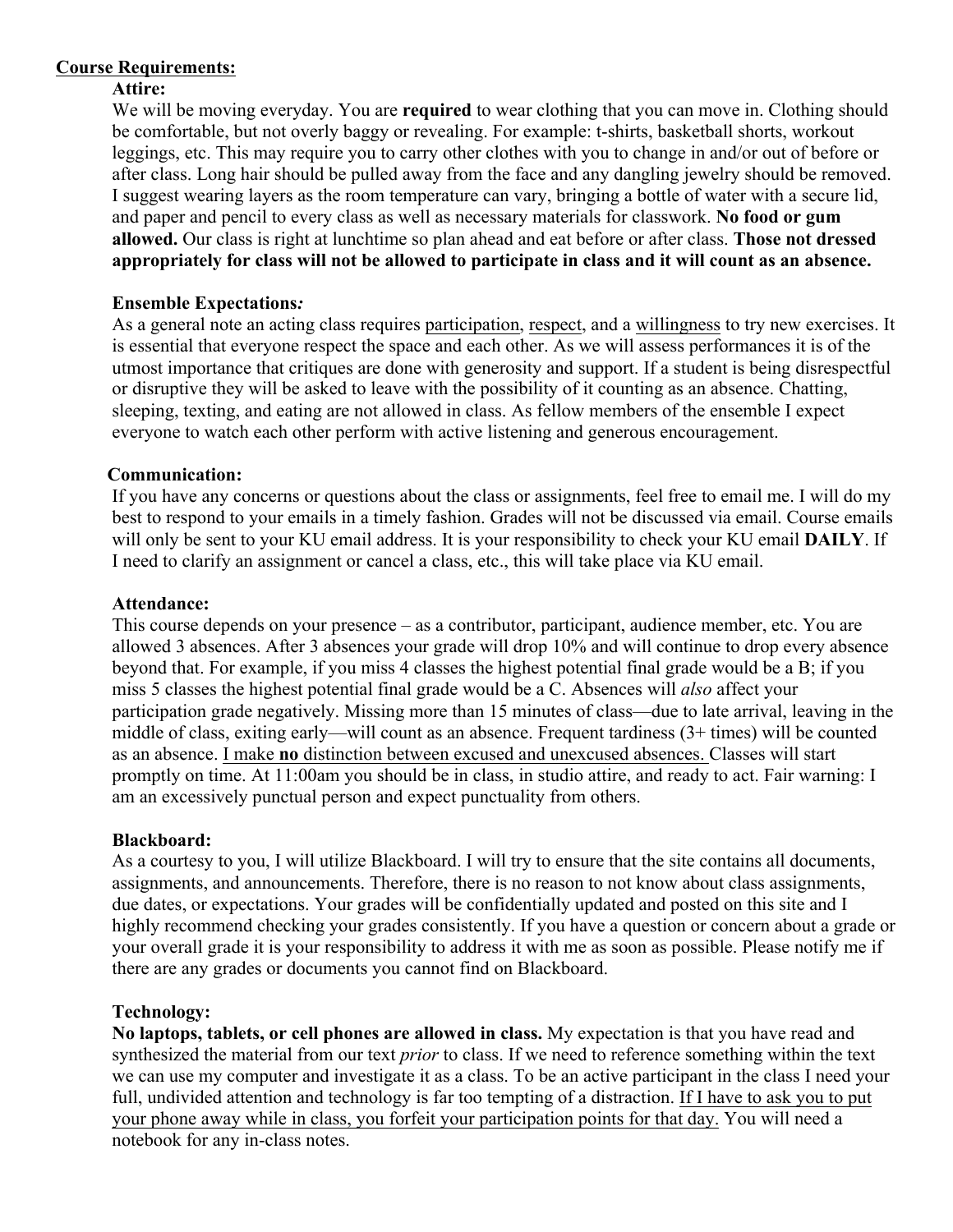# **Academic Misconduct:**

Academic misconduct by a student shall include, but not be limited to, disruption of classes; threatening an instructor or fellow student in an academic setting; giving or receiving of unauthorized aid on examinations or in the preparation of notebooks, themes, reports or other assignments; knowingly misrepresenting the source of any academic work; unauthorized changing of grades; unauthorized use of University approvals or forging of signatures; falsification of research results; plagiarizing of another's work; violation of regulations or ethical codes for the treatment of human and animal subjects; or otherwise acting dishonestly in research.

# **Disability Resources:**

The Academic Achievement & Access Center (AAAC) coordinates accommodations and services for all KU students who are eligible. If you have a disability for which you wish to request accommodations and have not contacted the AAAC, please do so as soon as possible. Their office is located in 22 Strong Hall; their phone number is 785-864-4064 (V/TTY). Information about their services can be found at http://disability.ku.edu. Please contact me privately in regard to your needs in this course. Please note: I cannot provide accommodations without written information.

# **Grading:**

# **Etudes (3)**

Each performance of an Etude is worth 100 points. You will be given an assignment sheet with a grading rubric for each Etude.

# **Quizzes (TBA)**

There will be a short quiz (5-12 points each) for each chapter that is assigned. The quiz will take place the first 5-10 minutes of class on the day that a chapter is due. If you are late or miss the quiz, it CANNOT be made up.

# **Monologue (1)**

Your monologue performance is worth 100 points. You will perform and 60-90 second memorized monologue from a play.

# **FINAL—Scene (1)**

The final is worth 200 points. You and an assigned partner will perform a 3-5 minute scene from a play as your final.

# **Performance Critiques (3)**

Each performance critique is worth 50 points. You will be given an assignment sheet with a grading rubric for each performance critique.

# **Term Paper—TBA (1)**

The final term paper is worth 200 points. You will be given an assignment sheet with a grading rubric for the term paper.

# **Homework/In-Class Activities/Minor Performances/Warm-Ups/Etc. (various #)**

There will be various additional homework (i.e. short writings, character homework, etc.) and in-class activities (i.e. warm-ups, improv, quizzes, etc.) throughout the course. Point-value will vary.

# **Participation**

Daily participation is worth 300 points (10 points per day). The participation grade will include daily attendance, daily participation in activities and discussions, being a good audience member, and providing feedback to classmates, etc.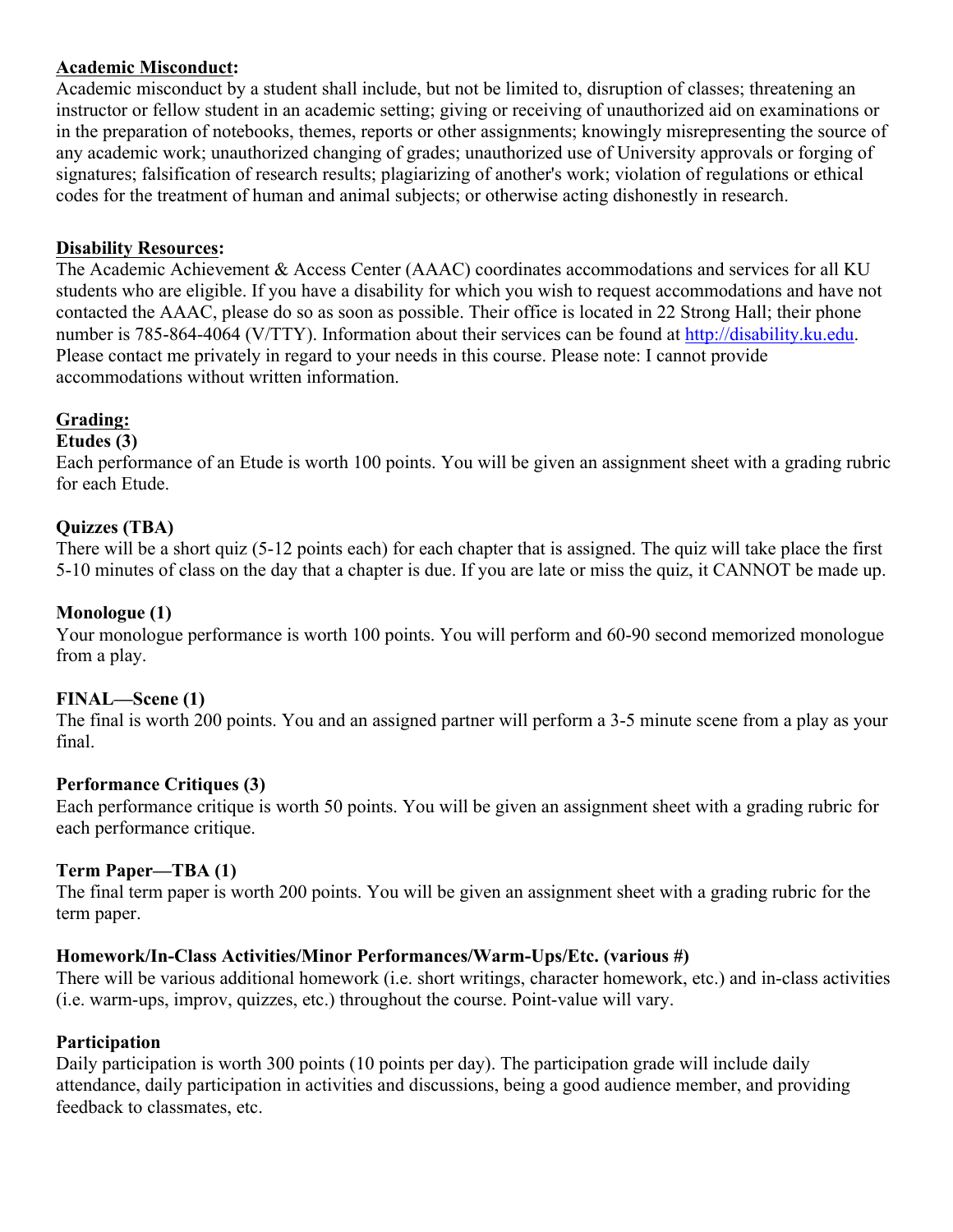# **Extra Credit**

The only opportunity for extra credit in this class will be to attend and write about additional theatrical performances. More information on this later.

# **Late Work**

Late work is allowed for a deduction of points. 10% is taken off the total point value for everyday that an assignment is turned in late. If you do not have the assignment the MOMENT it is due, then it is automatically late. For example, if a paper is due at 11:00am on Tuesday and you turn it in at 11:30am (b/c you are late to class or b/c you still needed to answer one question, etc.) it will be considered late and you will lose 10%. If you turn an assignment in late at any point on the day that it is due you will lose 10%. You will lose an additional 10% each day that an assignment is not turned in. For example, if I collect your paper on Tuesday at 11:00am and you turn it in on Thursday you will lose 30% (Tuesday - 10%, Wednesday - 20%, Thursday, -30%...and so on).

# **Grading Scale**

 $A = 90-100\%$ ; B = 80-89%; C = 70-79%; D = 60-69%; F = 0-59% (Note: I do NOT give + or – on the end of semester final grade.)

# **THR 106 – Acting I Spring 2016 Schedule**

Every day—EVERY day—we will do physical and vocal warm-ups, come to class prepared to move!

| Date              | <b>Reading Due</b>                        | <b>Daily Activity</b>                                                        | Quiz/Writing/<br><b>Performance Due</b> |
|-------------------|-------------------------------------------|------------------------------------------------------------------------------|-----------------------------------------|
| 19 January $(T)$  |                                           | Syllabus/Rules of the<br>Ensemble/Introductions                              |                                         |
| 21 January $(R)$  | "Introduction"<br>$pg.1-10$               | Tour of Murphy and<br>Intro in Free to Act and<br><b>Actors We Love/Hate</b> | QUIZ - Introduction                     |
| 26 January $(T)$  | $Ch. 1$ and $5$<br>pg. 13-36<br>pg. 84-92 | Intro to Warm-ups and<br>Assign Introduction<br><b>Story</b>                 | $QUIZ - Ch. 1$ and 5                    |
| 28 January $(R)$  | Ch. 2<br>pg. 37-54                        | Performance and<br>Voice Work                                                | $QUIZ - Ch. 2$                          |
| 2 February $(T)$  |                                           | Discuss Hagen's BOE                                                          | <b>Introduction Story DUE</b>           |
| 4 February $(R)$  | Ch. 14<br>pg. 207-222                     | Performance and<br>The Rehearsal Process                                     | $QUIZ-Ch. 14$<br>Hagen's BOE DUE        |
| 9 February $(T)$  | Ch.7<br>pg. 107-120                       | <b>Given Circumstances</b><br>and Etude #1                                   | $QUIZ - Ch.7$                           |
| 11 February $(R)$ | Ch.3<br>pg. 55-67                         | Etude #1 Rehearsal                                                           | $QUIZ - Ch.3$                           |
| 16 February (T)   |                                           | Etude #1 Rehearsal                                                           |                                         |
| 18 February (R)   |                                           | Performance                                                                  | Etude #1 DUE                            |
| 23 February $(T)$ | Ch. 8<br>pg. 121-131                      | Objectives and Actions<br>Etude #2                                           | $QUIZ - Ch. 8$                          |
| 25 February (R)   | Ch.4<br>pg. 71-83                         | Etude #2 Rehearsal                                                           | $QUIZ - Ch. 4$                          |

The instructor reserves the right to change the schedule and contents of this syllabus in order to better aid the artistic and educational needs of the class.